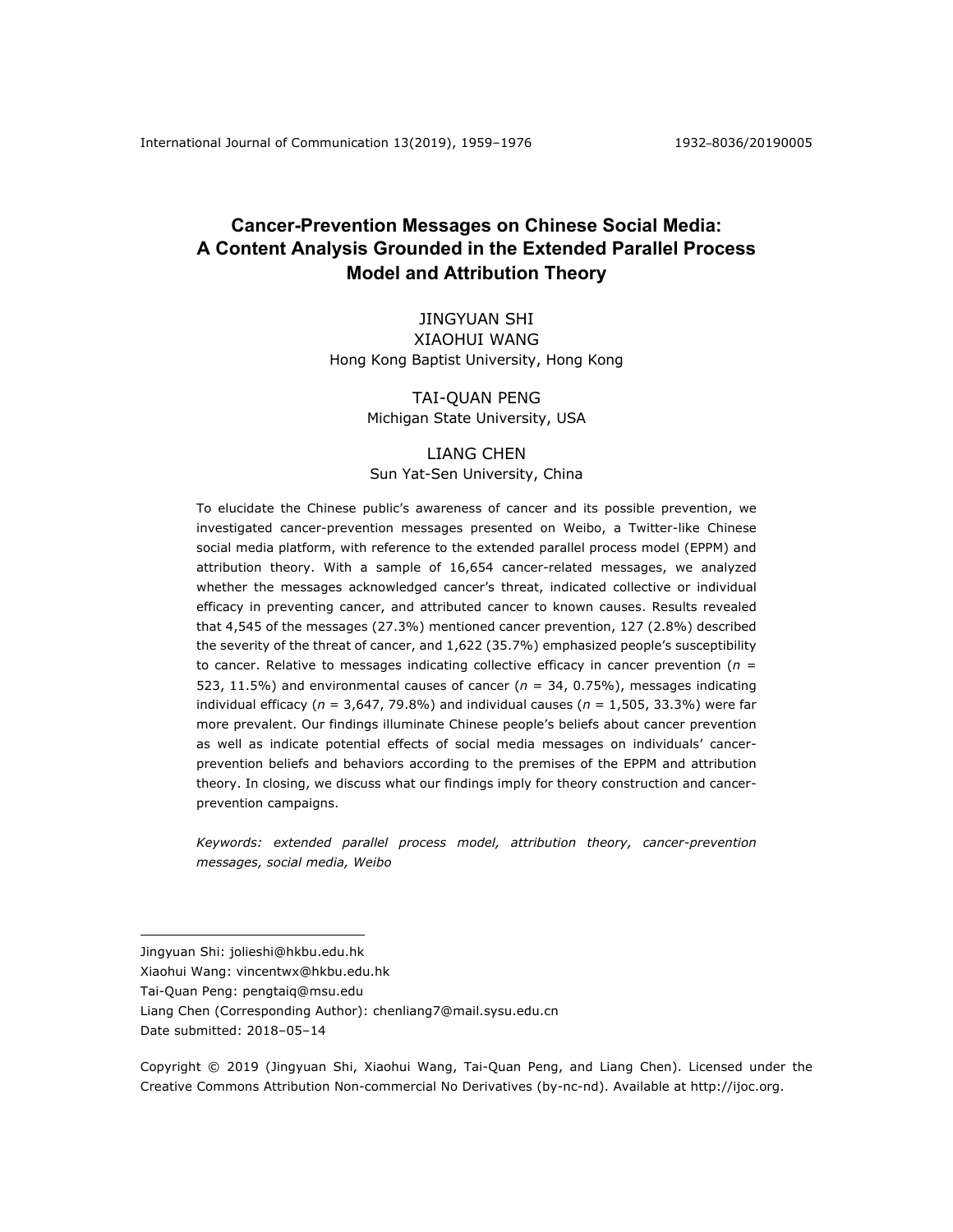Cancer is a major threat to public health, especially in Asian countries, where half of the global burden of cancer occurs (American Cancer Society, 2017). In the digital age, individuals and organizations generate and circulate abundant cancer-related information on social media. Via social media, such ample information can reach a massive audience and, in turn, shape collective and individual beliefs about cancer (e.g., Chen, Wang, & Peng, 2018; Himelboim & Han, 2014; Xu et al., 2016). Examining cancer-related information on social media can therefore help health professionals to understand the general public's awareness of cancer and conduct more effective cancer-prevention campaigns.

With the world's largest national population, China contributes to roughly a quarter of the global cancer burden, including 22% of new cases of cancer worldwide and 27% of all deaths because of cancer (American Cancer Society, 2017; Chen et al., 2016). In 2015, approximately 4,292,000 Chinese people were newly diagnosed with invasive cancer, and 2,814,000 Chinese people died from cancer (Chen et al., 2016). However, according to the World Health Organization (WHO, 2018), cancer is preventable if people avoid risk factors, including tobacco use and unhealthy diets. By reducing exposure to those risk factors, nearly 60% of deaths in China because of cancer could be avoided (Wang et al., 2012). To elucidate the Chinese public's awareness of cancer and its possible prevention, we conducted a theoretically based content analysis of cancerprevention messages presented on Weibo, a Chinese social media platform.

Weibo is a Twitter-like microblogging site in China on which users can like, comment on, and share others' posts. With more than 600 million registered users and more than 190 million daily active users, Weibo ranks among the most popular social media sites in China (Smith, 2018). It also serves as a virtual community for Chinese people to access, share, and discuss health-related information (e.g., Shi & Salmon, 2018; Shi, Wang, Peng, & Chen, 2017). Furthermore, a recent study has found that Chinese people shared and discussed the prevention, diagnosis, and treatment of breast and cervical cancers on Weibo (Chen et al., 2018). To analyze how Chinese people have presented their beliefs about cancer prevention on social media and the nature of messages conveying such information, we selected Weibo as the site of our investigation into cancerprevention messages on social media.

We sought to analyze cancer-prevention messages on Weibo according to two theories. One is the extended parallel process model (EPPM; Witte, 1992, 1994), a message design theory that elaborates how threat- and efficacy-related information in health messages can facilitate preventive behavior or induce defensive avoidance. The other is attribution theory (Heider, 1958; Jones & Davis, 1965; Kelley, 1967), which addresses how laypeople explain causes of and perceive responsibility for events. Though distinct, the theoretical frameworks share conceptualizations of locus of control and efficacy. By integrating the frameworks for the purposes of our content analysis, we expected that our findings could provide useful information about Chinese people's beliefs about cancer prevention as well as insights into ways of tailoring effective, theoretically driven communication strategies for promoting cancer prevention on Chinese social media.

# **Cancer-Related Information on Social Media**

Researchers have recently examined cancer-related information on social media as resourceful platforms for understanding the general public's beliefs about cancer and powerful tools for shaping those beliefs (Himelboim & Han, 2014; Xu et al., 2016). In research addressing cancer communication on social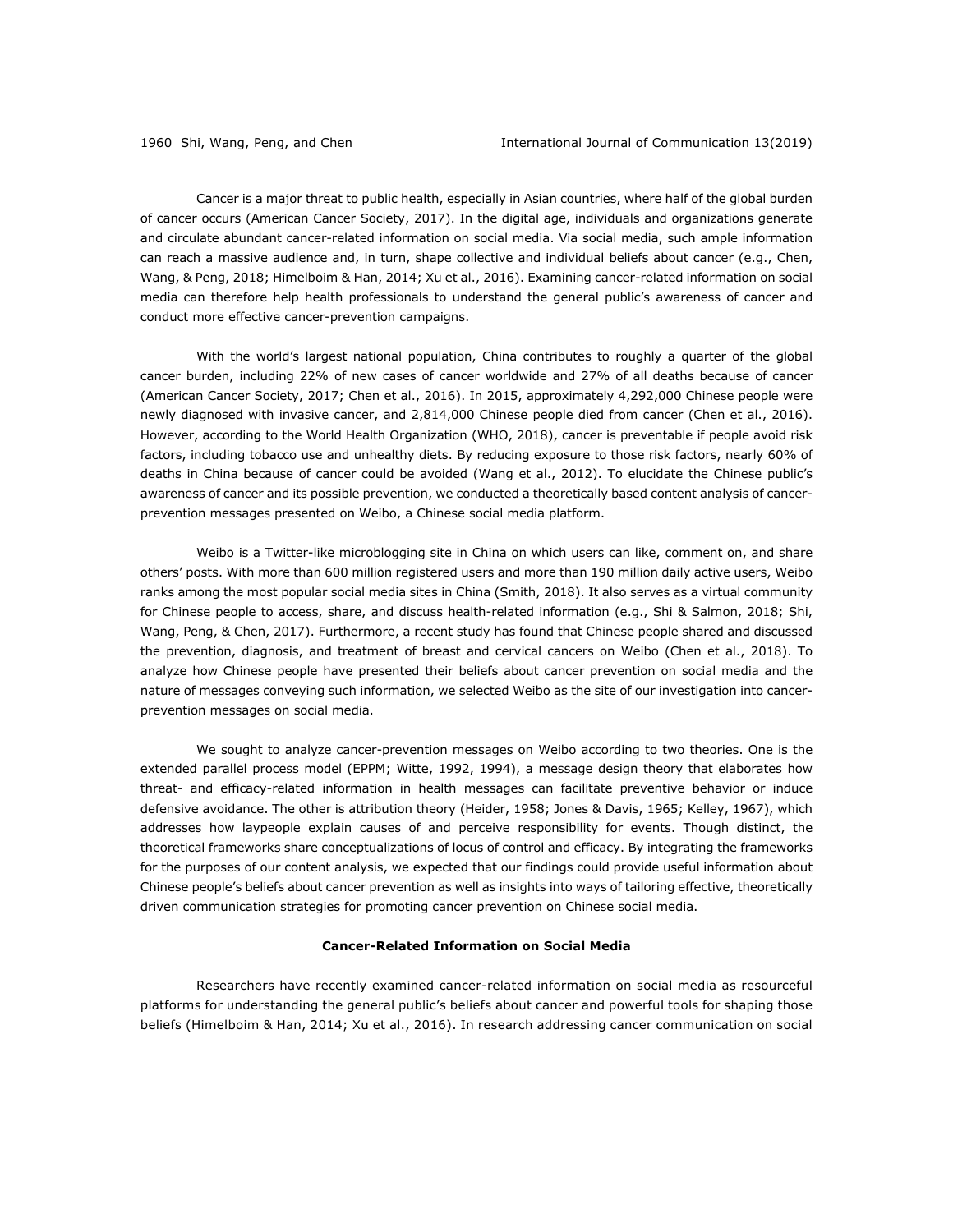media, scholars have often focused on two dimensions: the content of cancer-related information and its diffusion on social media. For instance, in some studies on cancer-information content, researchers have investigated information about the diagnosis and treatment of cancer (Chen et al., 2018), topics of discussions about cancer (Rodrigues, das Dores, Camilo-Junior, & Rosa, 2016), and forms of social support shared by patients with cancer and their caregivers (Myrick, Holton, Himelboim, & Love, 2016; Shi, Chen, Su, & Chen, 2018). By contrast, in other studies, researchers have employed informaticsbased approaches to investigate the formation of communities and cliques in discussions about cancer (Himelboim & Han, 2014), paths of diffusing cancer-related information (Kim, Hou, Han, & Himelboim, 2016), and even cancer surveillance from real-time Twitter data (Lee, Agrawal, & Choudhary, 2013).

Nevertheless, research specifically addressing cancer-prevention messages on social media remains scarce, despite its potential to provide a means to understand lay beliefs about cancer prevention and, in turn, guide future efforts to that end. However, social media's unprecedented influence on social and individual life today could mean that cancer-prevention messages on such media can shape lay beliefs about cancer prevention and cancer-preventing behaviors. Moreover, as health-communication scholars have argued, theoretically based content analyses of user-generated online information about health could clarify the nature of health-related messages and inform the planning of campaigns to improve health (Lapinski, 2006).

### **The EPPM and Cancer Prevention**

Inducing fear has been a widely employed strategy in designing cancer-prevention messages (e.g., Shi & Smith, 2016; Kline & Mattson, 2000). The most recent theoretical framework employed in designing fear-appeal messages is the EPPM (Witte, 1992, 1994), which suggests that an effective fear-appeal message should first induce a perceived threat by inducing perceptions of the susceptibility and severity of the threat. Susceptibility refers to the perceived risk of acquiring a certain condition, whereas severity refers to the perceived seriousness or significance of the condition's threat. In a fear-appeal message, the level of perceived threat needs to be high enough to motivate individuals to process information. At the same time, a fear-appeal message needs to induce perceived efficacy to motivate audiences to perform recommended behaviors that can counter the threat. Perceived efficacy encompasses both perceived self-efficacy (i.e., belief in the ability to perform recommended behaviors) and perceived response efficacy (i.e., belief that recommended behaviors can effectively avert threats). The outcome of processing a fear-appeal message could be either a dangercontrol or a fear-control process (Witte, 1992, 1994). Fear control means that the individual perceives a higher level of threat over efficacy and is likely to avoid the message, deny the risk, or perform a maladaptive behavior. Alternatively, a person who engages in a danger-control process perceives a higher level of efficacy than threat and intends to adopt the recommended behavior in the message. Aside from being a framework for designing messages, the EPPM has also been employed as a framework to understand information about cancer prevention presented in media.

The threat of cancer has long been a popular topic covered by newspapers, magazines, and television outlets. In their EPPM-informed analysis of news stories about cancer in South Korean mass media, Shim, Kim, Kye, and Park (2016) found that information about the threat of cancer appeared in approximately 80% of the stories. As a threat, cancer has often been characterized as lethal or hopeless and associated with death in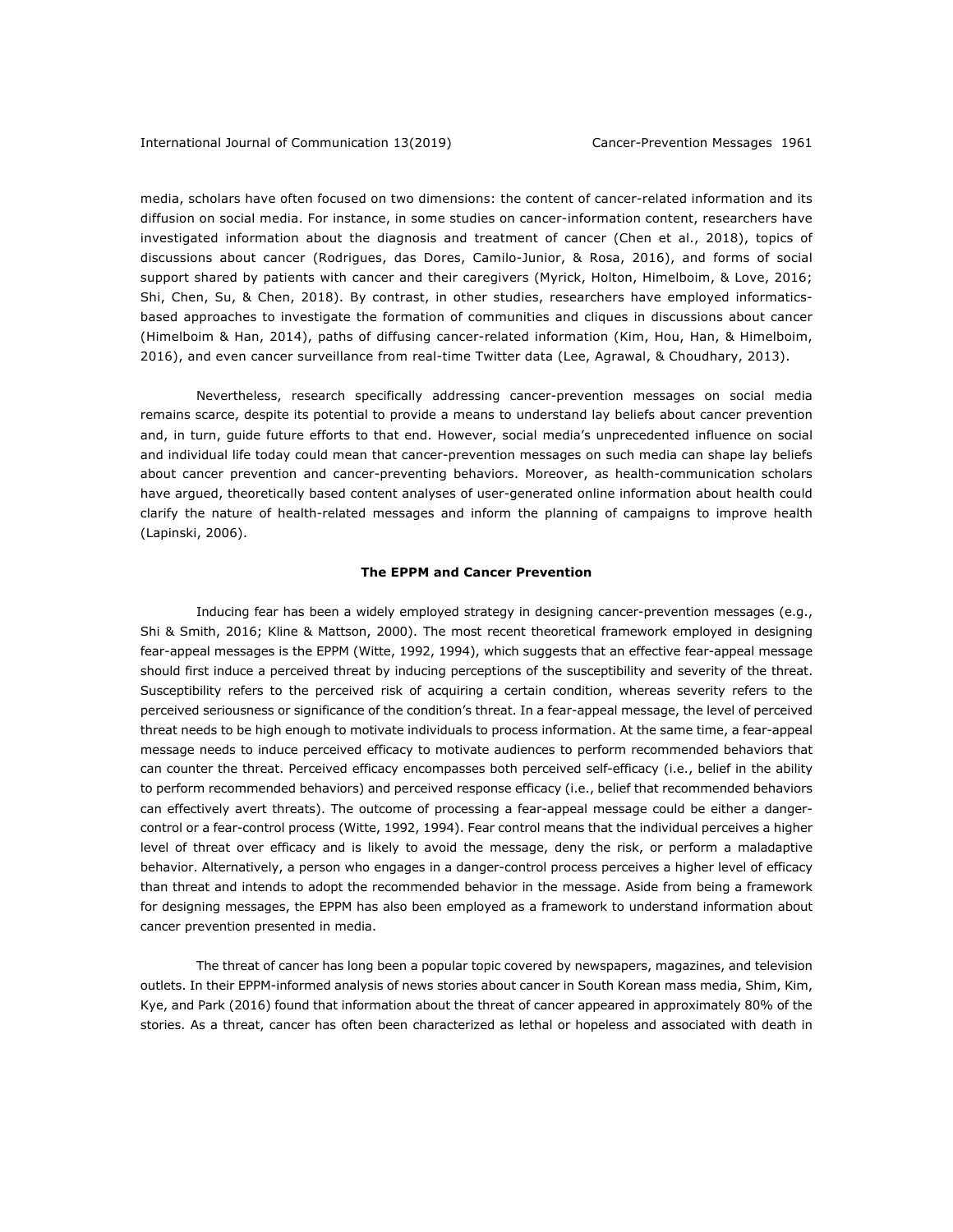media (Clarke, 2009; Shim et al., 2016). Information about personal risk of cancer has also been a critical element in cancer communication. Kline and Mattson's (2000) analysis on pamphlets addressing breast cancer, for instance, revealed that information about individuals' risk of cancer appeared in two thirds of the pamphlets analyzed, 19 of which contained 139 messages about susceptibility to the disease.

Although scholars have thoroughly documented the prevalence of threat-focused information in mass media and campaign materials, research on lay communication about health-related issues has revealed findings to the contrary. For example, using the EPPM, Lapinski (2006) performed a content analysis of usergenerated online information promoting eating disorders and found that threat-related information appeared far less often than efficacy-related information, given that the audience might have harbored preexisting fears of weight gain. However, to date, studies on threat-related information in laypeople's cancer communication on social media have been few and far between, especially in the Chinese cultural context. In response, we aimed to determine the extent to which laypeople address the threat of cancer in their discussions on Weibo by asking:

# *RQ1: How frequently do cancer-prevention messages on Weibo include susceptibility-related information and severity-related information?*

Once aware of personal risk to a threat, individuals need to perceive their ability to avert the threat and learn skills to protect themselves (Witte, 1992, 1994). Although the initial EPPM conceptualized efficacy at the individual level, researchers who have since applied the EPPM have suggested including collective efficacy in the framework as well (Roberto, Goodall, & Witte, 2009). The collective-level efficacy refers to the ability and efforts of groups (e.g., families, organizations, and populations) in solving problems, which is especially critical in countering large-scale risks (Bandura, 1998; Roberto et al., 2009). With reference to the concept of collective efficacy, Goodall, Sabo, Cline, and Egbert (2012) investigated whether or not news stories about the H1N1 virus presented actions taken by communities, organizations, and societies in controlling the epidemic. Similar to H1N1, cancer poses both individual and social risks that require concerted efforts, including support from family members, actions by healthcare professionals, and progress in scientific research, to counter (Chen et al., 2016). In fact, researchers have shown that collective efficacy can be as efficacious as, if not more efficacious than, individual efficacy for people with collective cultural backgrounds, including the Chinese (Bandura, 1998; Klassen, 2004).

Using the EPPM, some scholars have analyzed the content of news reports highlighting individual efficacy, though not collectively efficacy (e.g., Moriarty & Stryker, 2008; Niederdeppe et al., 2014; Shim et al., 2016). Although variously termed, efficacy-related information in previous content analyses on cancer messages generally refers to any statement indicating that performing a specific behavior can reduce one's risk of cancer. Referring to the idea as self-efficacy, Moriarty and Stryker (2008) argued that efficacy-related information teaches people specific skills to avoid risks of cancer, which enhances their self-efficacy. By contrast, Niederdeppe et al. (2014) termed it "response efficacy" and contended that such information underscores the effectiveness of behaviors recommended to counter the risk of cancer. Taken together, such studies suggest that information stressing self-efficacy and response efficacy integrate with each other in the context of cancer prevention. Indeed, the statement that "avoiding UV exposure reduces the risk of skin cancer" can engender self-efficacy, for it alerts audiences to ways of reducing their risk of skin cancer (i.e., avoiding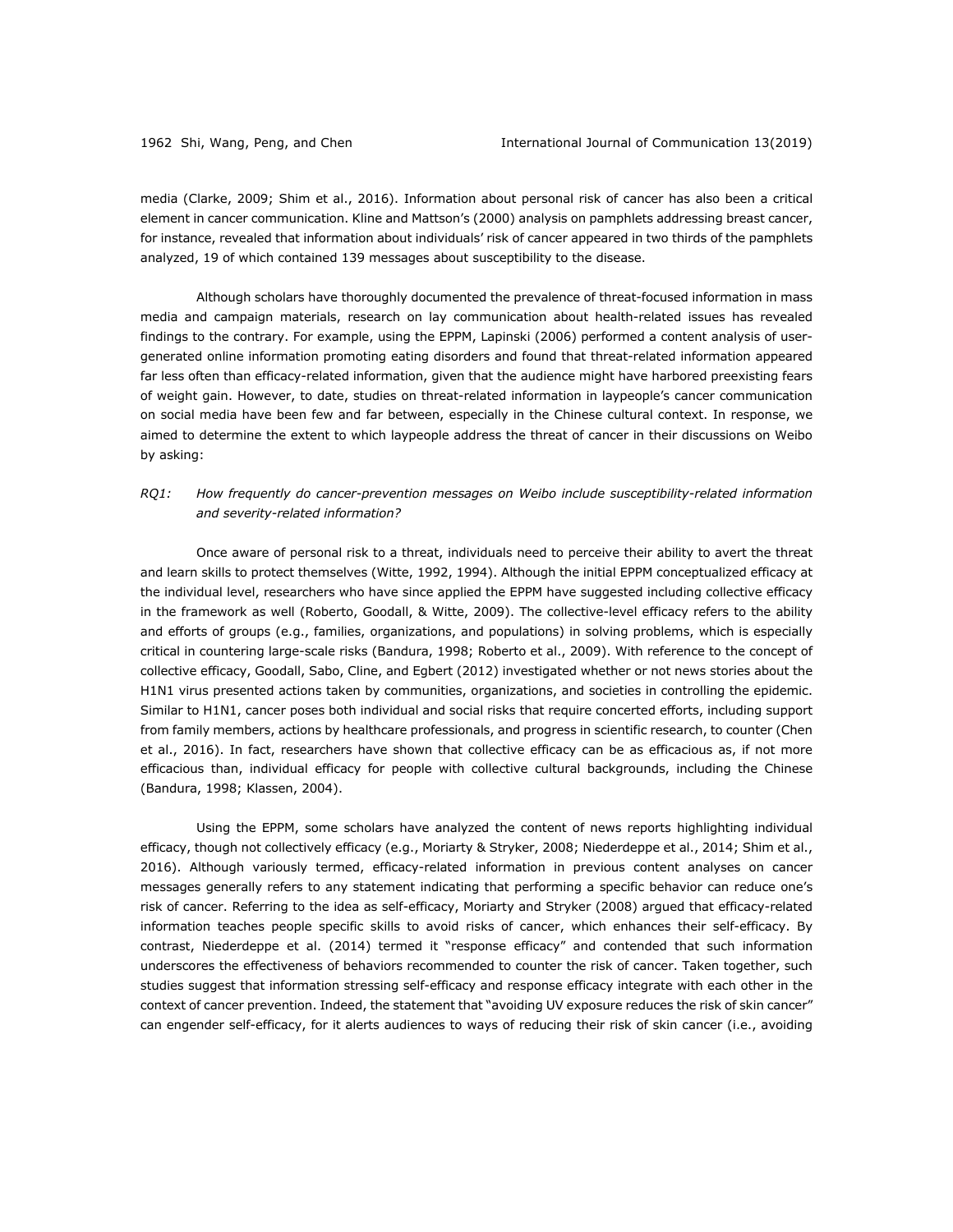UV exposure), as well as response efficacy, for it informs them that avoiding UV exposure can effectively prevent skin cancer. Therefore, in our analysis, we identified any statement suggesting that performing a specific behavior can reduce the risk of cancer as efficacy-related information. If such information suggested efforts requiring individual agency, then we identified the corresponding statements as promoting individual efficacy; however, if it suggested efforts requiring collective agency, then we identified the statements as promoting collective efficacy. In sum, with reference to the EPPM and previous findings, we sought to analyze individual as well as collective efficacy-related information in cancer-prevention messages on Weibo by asking:

*RQ2: How frequently do cancer-prevention messages on Weibo include individual efficacy-related information and collective efficacy-related information?*

#### **Attribution Theory and Cancer Prevention**

Efficacy is not only a critical concept in the EPPM, as well as in other theories of behavioral change, but also a factor thoroughly documented to induce preventive health behavior. By extension, according to attribution theory, messages that promote efficacy highlight responsibility to prevent certain risks that will lead to the attribution of their causes. Briefly, attribution theory holds that laypeople are inherently interested in making causal attributions to understand why events occur (Heider, 1958; Jones & Davis, 1965; Kelley, 1967) and are likelier to make causal inferences for negative outcomes and events (e.g., developing cancer) than positive ones. In individual assessments of the causes of events and the responsibility for them, the causal locus can be either internal or external; internal factors derive from an individual's disposition or characteristics, whereas external ones derive from the environment.

In the context of enacting preventive behaviors, researchers have found that attributing causes to internal factors have motivated behavioral changes such as smoking cessation (Fisher, Levenkron, Lowe, Loro, & Green, 1982) and breast cancer screening (Rothman, Salovey, Turvey, & Fishkin, 1993). Attributing causes to external factors, however, has been less likely to prompt recommended behaviors to prevent risks to health and people's adherence to them (Rothman et al., 1993). In a sense, the concepts of internal and external locus control in attribution theory therefore relate to the concepts of individual and collective efficacy in the EPPM. Information about individual efficacy that emphasizes personal ability to prevent cancer can justify attributions of internal causes to the disease. By contrast, collective efficacy-related information that emphasizes group-level efforts to prevent cancer can justify attributions of external courses. At the same time, information about the attribution of causes may appear alongside efficacy-related information in prevention messages, especially in lay communication about cancer prevention. To explore whether efficacy- and attribution-related information both emerge in laypeople's discussions of cancer prevention, we asked:

- *RQ3: How frequently do cancer-prevention messages on Weibo include both individual causes of cancer and individual efficacy-related information?*
- *RQ4: How frequently do cancer-prevention messages on Weibo include both environmental causes of cancer and collective efficacy-related information?*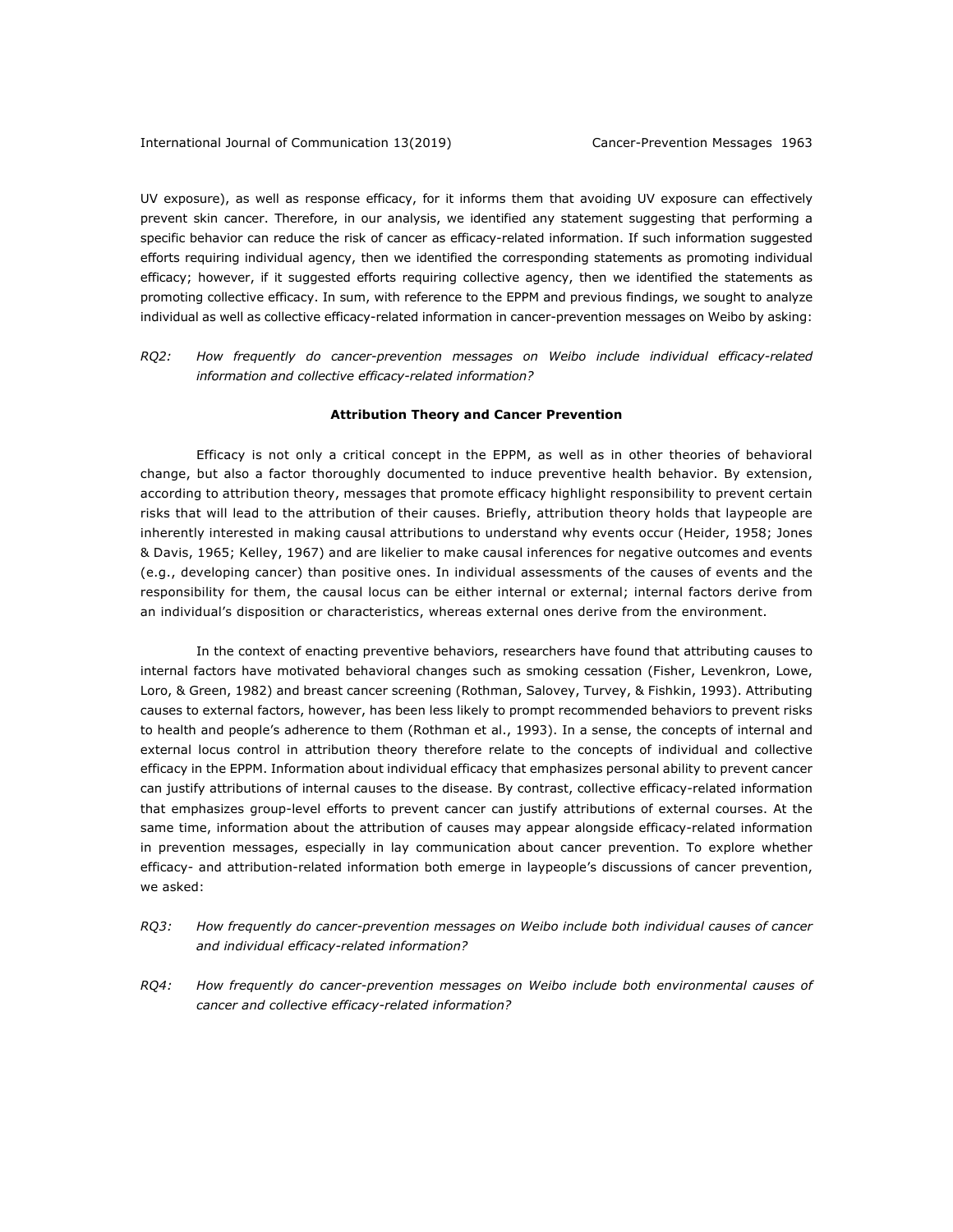1

# **Method**

## *Data Collection*

To locate cancer-related messages on Weibo, we searched for "cancer" and terms representing 27 types of cancer.<sup>1</sup> We first randomly selected seven weeks from a year—from June 2015 to June 2016 and then collected all the cancer-related messages published in that selected seven weeks. After extracting all messages from Weibo with Python Web Crawler in July 2016, we manually cleaned the dataset and removed all advertisements and messages not related to cancer, such as messages with "lazy cancer" (i.e., referring to people who are exceptionally lazy) and "cancer fans" (i.e., enthusiastic fans of a celebrity). After we eliminated 2,038 such messages, the final dataset consisted of 14,616 cancerrelated messages.

### *Coding Scheme and Procedure*

First, we coded all messages in the sample as either cancer-prevention messages, which indicate an objective of decreasing the likelihood of developing cancer, or other messages. This coding category is mutually exclusive. Next, all cancer-prevention messages were coded according to the following variables: (a) severity, (b) susceptibility, (c) individual efficacy, (d) collective efficacy, (e) individual causes, and (f) environmental causes (See Table 1). Each variable was coded as being present or absent. Last, we coded the type of user who posted the messages as nonmedical individuals, nonmedical organizations, or medical individuals or organizations (Harris, Moreland-Russell, Tabak, Ruhr, & Maier, 2014; Shi & Salmon, 2018).

To establish intercoder reliability, two trained coders who were native Chinese speakers coded 1,726 of the messages (10.36%). Krippendorff's alpha tests (2007) revealed acceptable levels of intercoder reliability: 0.89 for cancer-prevention messages, 0.87 for severity of cancer, 0.90 for susceptibility to cancer, 0.90 for individual efficacy in preventing cancer, 0.92 for collective efficacy in preventing cancer, 0.83 for individual causes of cancer, 0.87 for environmental causes of cancer, and 0.98 for user types. After resolving all discrepancies, we established coding rules via discussion to avoid ambiguities in meanings of words, definitions of categories, and coding instructions. We next split the remaining messages in half, and two coders separately coded them.

 $1$  The types of cancer were oral, pharyngeal, nasopharyngeal, esophageal, stomach, colon, rectal, liver, gallbladder, pancreatic, throat, lung, bone, skin, melanoma, breast, cervical, uterine, ovarian, prostate, testicular, kidney, bladder, brain, thyroid, lymphoma, and leukemia. We searched for terms representing those types of cancer given cancer incidence and mortality rates in China (Chen et al., 2016).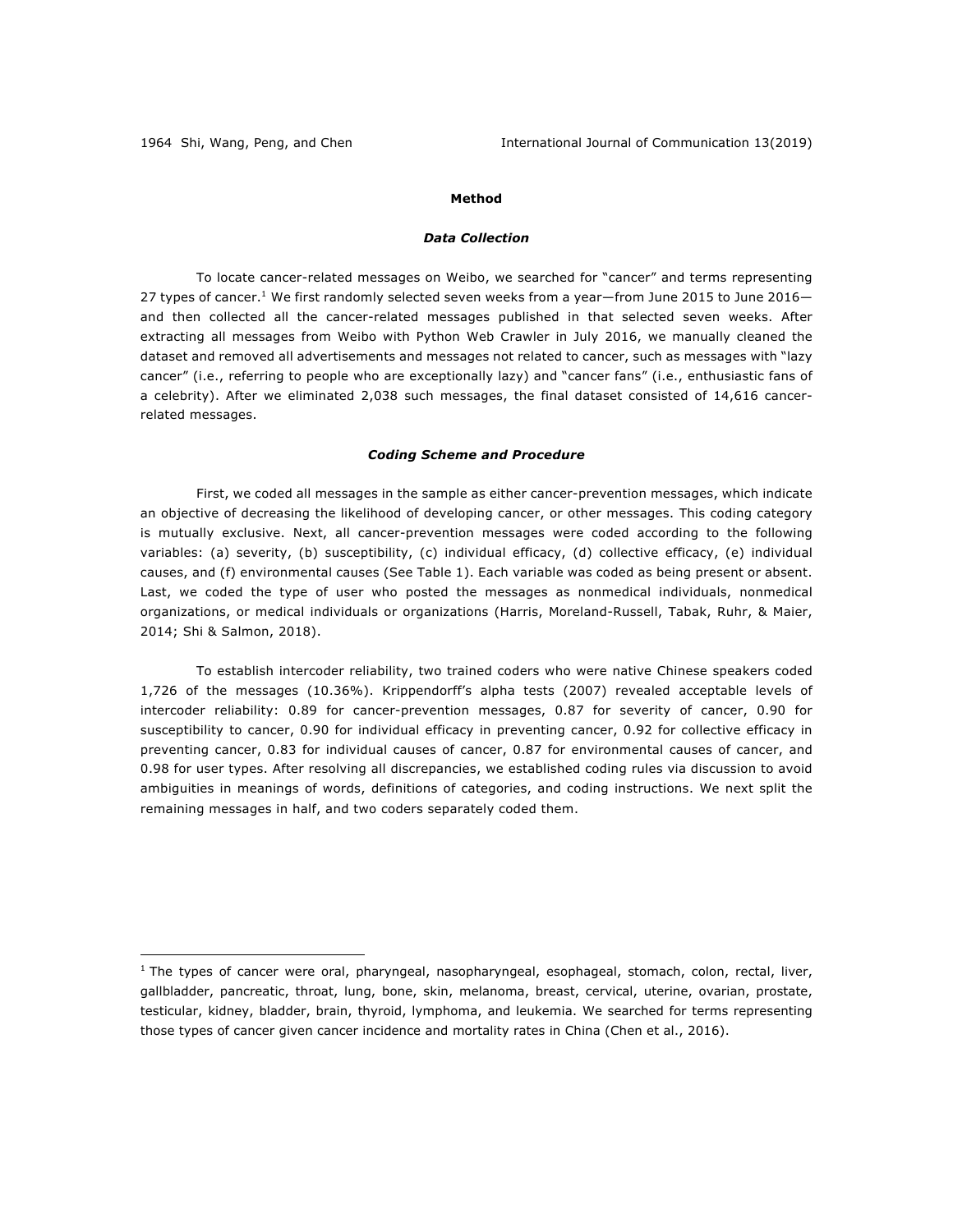| Variable             | Definition                                                                | Example                                                                                                                                                                                                             |
|----------------------|---------------------------------------------------------------------------|---------------------------------------------------------------------------------------------------------------------------------------------------------------------------------------------------------------------|
| Severity             | Messages promoting the seriousness of<br>cancer                           | "Skin cancer is one of the major<br>causes of death among young<br>women."                                                                                                                                          |
| Susceptibility       | Messages promoting the likelihood that<br>individuals will develop cancer | "Residents in Jiangsu Province are<br>more likely to get esophageal<br>cancer."                                                                                                                                     |
| Individual efficacy  | Messages promoting individuals' ability<br>to engage in cancer prevention | "Eating five servings of vegetables"<br>and fruits every day prevents<br>cancer."                                                                                                                                   |
| Collective efficacy  | Messages promoting collective efforts<br>to engage in cancer prevention   | "Beijing Union Medical College<br>Hospital is collaborating with Baidu<br>[a Chinese Internet company] on a<br>research project to use big data for<br>the prevention and early detection of<br>esophageal cancer." |
| Individual causes    | Messages promoting individual and<br>behavioral causes of cancer          | "Heavy smoking causes lung<br>cancer."                                                                                                                                                                              |
| Environmental causes | Messages promoting environmental<br>causes of cancer                      | "Chemicals and smoke in the<br>workplace environment can result in<br>cancer."                                                                                                                                      |

*Table 1. Theoretical Variables, Definitions Derived from the Extended Parallel Process Model and Attribution Theory, and Sample Messages on Weibo.*

#### **Results**

Our sample consisted of 4,545 cancer-prevention messages posted by 3,395 nonmedical individuals, 744 nonmedical organizations, and 404 medical professionals or organizations.

#### *Threat of Cancer*

To answer RQ1, we examined messages in the sample to determine whether they described the severity of or susceptibility to cancer. As shown in Table 2, 127 messages (2.8%) described severity, 1,622 (35.7%) described susceptibility, and only 42 (0.9%) described both. Messages indicating the severity of cancer often presented mortality rates of cancer (e.g., "Annually, around 600,000 people die from lung cancer, which is the deadliest cancer for Chinese people" and "Approximately 50,000 Chinese die from cervical cancer") or examples or narratives of its severity (e.g., "Recently, several celebrities lost their lives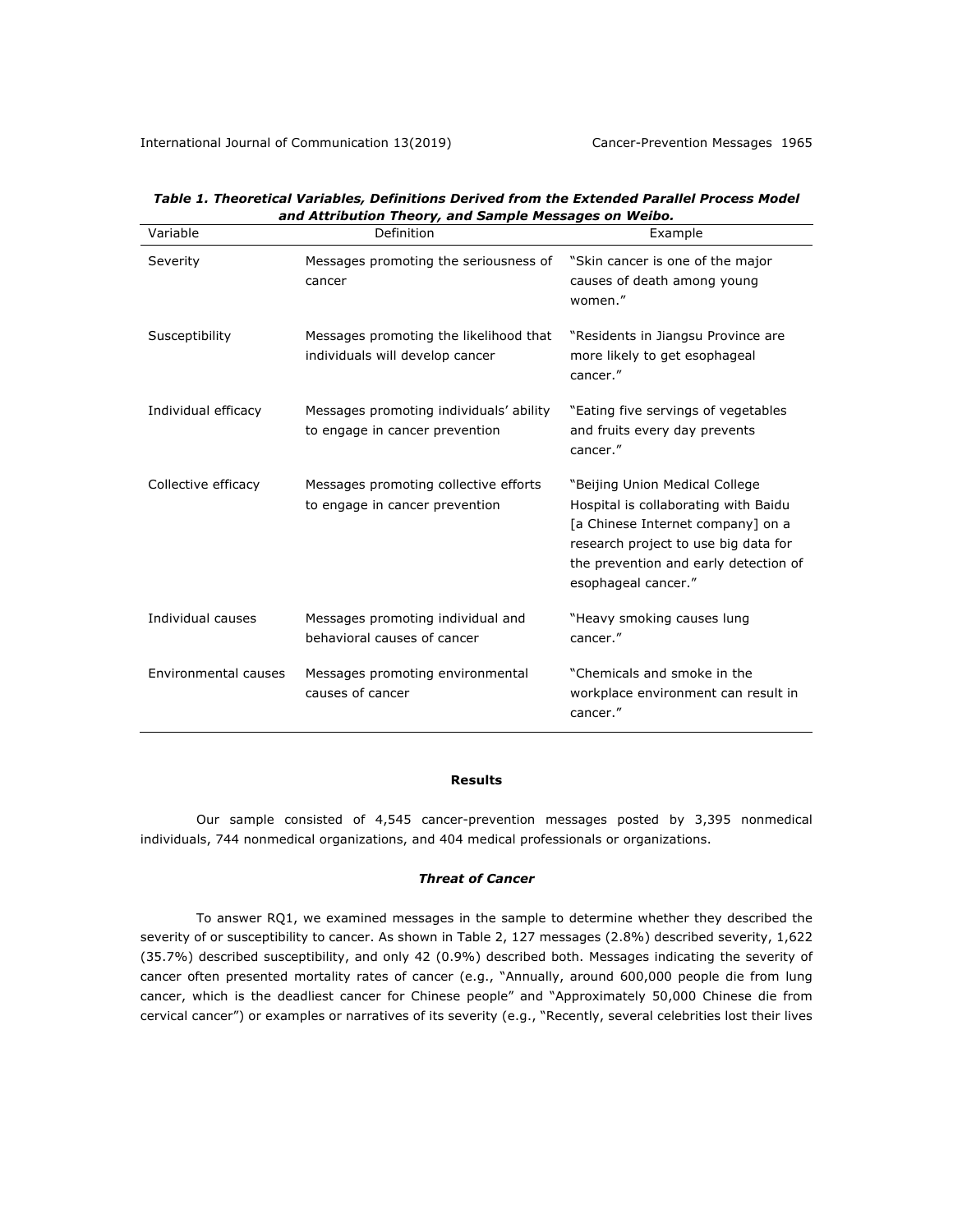to breast cancer"). In messages indicating the audience's susceptibility to cancer, statements often reported the incidence of cancer in China, some of which highlighted specific segments of the population who were highly susceptible to the disease. For instance, one message stated, "In the past 30 years, the incidence of melanoma increased by 50% among young women," while another stated, "People with obesity are more susceptible to cancer."

|                                              | n     | $\%$ |  |
|----------------------------------------------|-------|------|--|
| Severity                                     | 127   | 2.8  |  |
| Susceptibility                               | 1,622 | 35.7 |  |
| Individual efficacy                          | 3,647 | 79.8 |  |
| Collective efficacy                          | 523   | 11.5 |  |
| Individual causes                            | 1,505 | 33.3 |  |
| Environmental causes                         | 34    | 0.8  |  |
| Individual causes and individual efficacy    | 1,163 | 25.6 |  |
| Environmental causes and collective efficacy | 0     | 0.0  |  |

*Table 2. Threat-, Efficacy-, and Attribution-Related Information about Cancer Prevention in Cancer-Prevention Messages on Weibo.*

The total is not 100% because the coding scheme was not mutually exclusive.

#### *Efficacy in Preventing Cancer*

To answer RQ2, we analyzed the prevalence of messages addressing individual and collective efficacy in preventing cancer and identified recommended behaviors in response to the risk of developing cancer. Of the 3,647 (79.8%) messages indicating individual efficacy that recommended specific behaviors in response to the risk, some promoted behaviors recommended by WHO (2018), including quitting smoking, avoiding ultraviolet radiation, and increasing vegetable and fruit intake, whereas other recommended unverified cancer-prevention methods, including eating superfoods, maintaining a positive mood, and using traditional Chinese medicine. By contrast, only 523 messages (11.5%) indicated collective efficacy in preventing cancer, some of which mentioned how recent advances in medical research can help to prevent cancer. Others emphasized the role of for-profit and nonprofit organizations in cancer prevention, while still others presented examples of cancer-prevention education, especially in rural China. However, the cancerprevention messages rarely mentioned other collective efforts toward controlling environmental causes of cancer (e.g., controlling air pollution and reducing water and soil contamination). Recommended cancerpreventing behaviors that emerged more than 10 times in the sample appear in Table 3.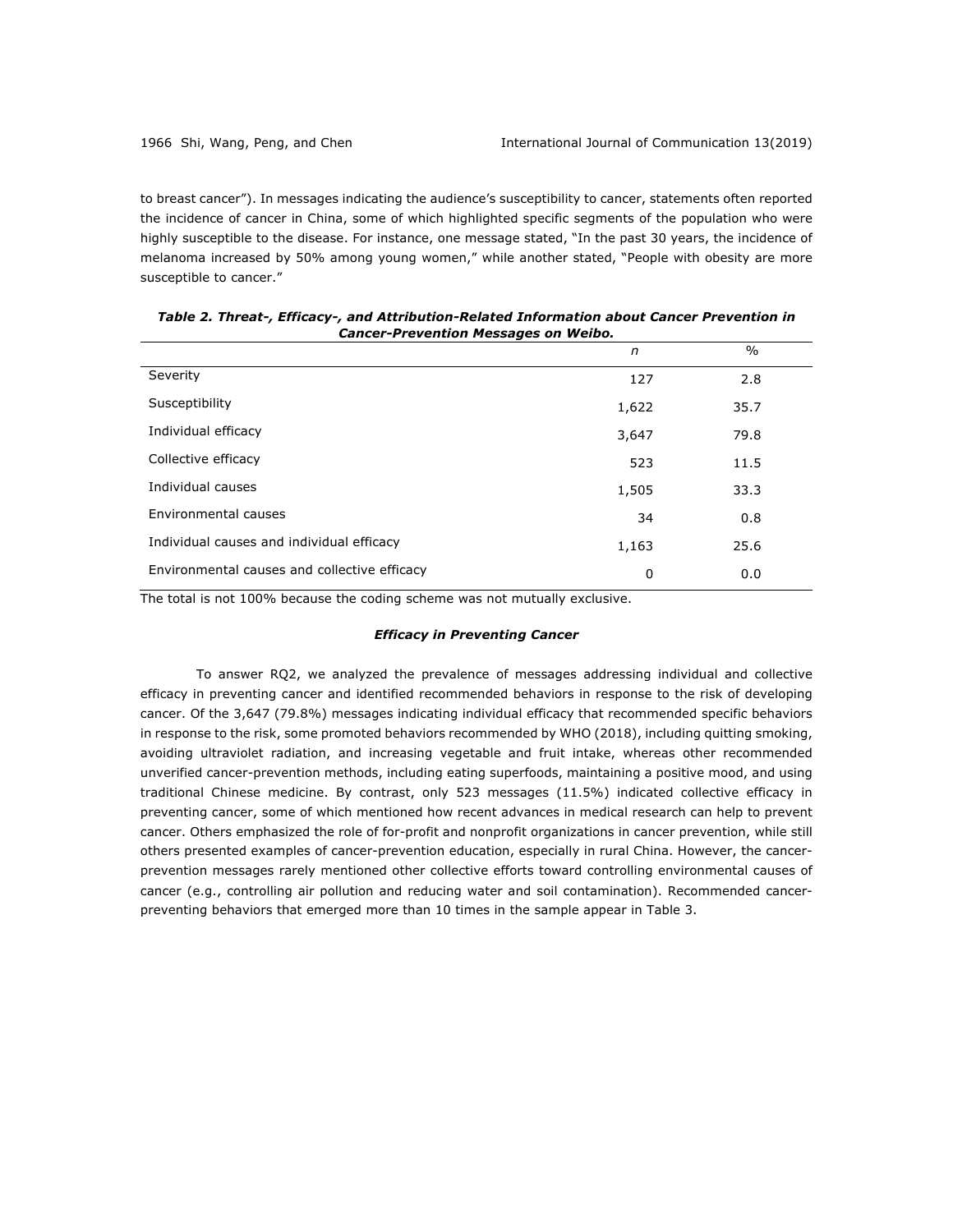| Category                                               | Frequency |
|--------------------------------------------------------|-----------|
| Superfood and traditional Chinese medicine consumption | 1,319     |
| Healthy eating                                         | 807       |
| Regular physical examination                           | 459       |
| Conducting scientific research on cancer               | 352       |
| Maintaining a generally healthy lifestyle              | 276       |
| Exercising                                             | 258       |
| Smoking cessation                                      | 246       |
| Alcohol withdrawal                                     | 208       |
| Public service for cancer                              | 110       |
| Cancer-prevention campaigns and education              | 109       |
| Sun protection                                         | 106       |
| Sunbathing                                             | 82        |
| Vaccination                                            | 41        |
| Breastfeeding                                          | 30        |
| Using feminine hygiene products                        | 62        |
| Reducing cell phone radiation                          | 58        |
| Taking herbal medicine                                 | 56        |
| Wearing comfortable bras                               | 50        |
| Maintaining a positive mood                            | 26        |
| Receiving music therapy                                | 34        |
| Fund-raising for cancer                                | 33        |
| Purchasing health insurance                            | 10        |

*Table 3. Recommended Behaviors to Prevent Cancer in Cancer-Prevention Messages on Weibo.*

A message may include more than one recommended behavior.

In sum, although 4,371 cancer-related messages contained at least one variable of the EPPM, few messages indicated both the threat of cancer and efficacy-related information about cancer prevention. Only a third of the cancer-prevention messages (*n* = 1,505, 33.1%) indicated at least one threat-related variable (i.e., susceptibility to cancer or severity of cancer) and at least one efficacy-related variable (i.e., individual efficacy or collective efficacy).

# *Attribution of Causes of Cancer*

RQ3 and RQ4 respectively addressed how often cancer-related messages on Weibo indicated both individual efficacy in preventing cancer and the internal attribution of causes of cancer, as well as both collective efficacy in preventing cancer and the external attribution of causes of cancer. Although 1,505 messages (33.3%) indicated individual causes of cancer (e.g., alcohol consumption and tobacco use), many other behaviors whose role in developing cancer remains scientifically unproven also appeared as causes of cancer in the messages (e.g., taking painkillers, using shower gel, and eating genetically modified foods). Among messages indicating individual and behavioral causes of cancer, 1,163 (77.3%) also indicated individual efficacy in preventing the disease. Conversely, environmental causes of cancer seldom appeared in the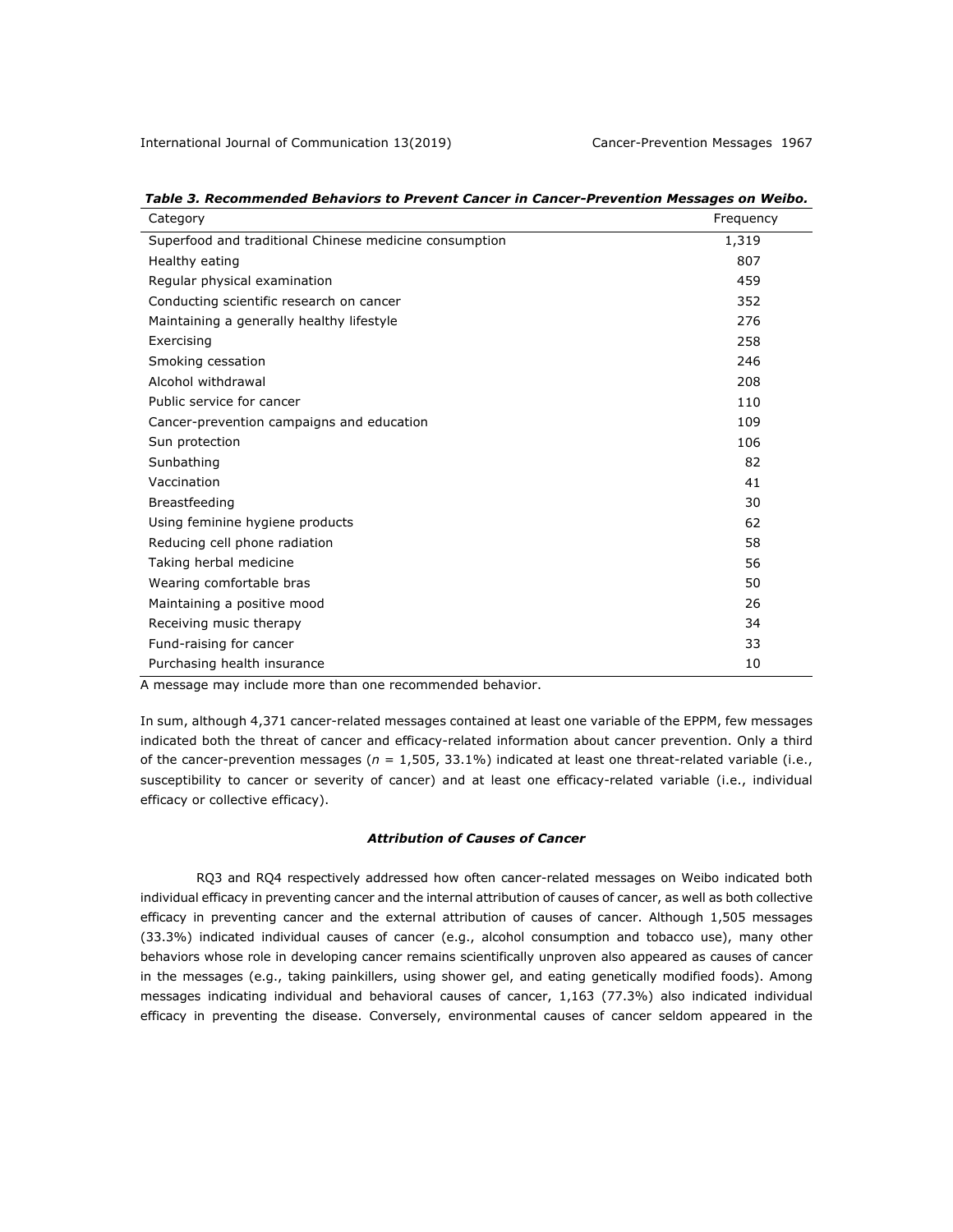messages (*n* = 34, 0.75%); such causes that did appear included air pollution and the presence of smoke or radiation in the workplace. Furthermore, none of the cancer-prevention messages indicated both environmental causes of cancer and collective efficacy in preventing it.

#### *Threat, Efficacy, and Attribution Information by User Types*

We also analyzed the content of cancer-related messages by the type of users who posted the messages (i.e., nonmedical individuals, nonmedical organizations, and medical professionals or organizations). According to our results (Table 4), nonmedical individuals posted roughly three fourths of the cancer-prevention messages ( $n = 3,395, 74.7\%$ ). Although medical professionals and organizations are thought to be knowledgeable about cancer prevention, they did not contribute much to discussions on Weibo about preventing cancer ( $n = 404, 8.9\%$ ). Moreover, consistent with the general trend, individual efficacy in preventing cancer, susceptibility to cancer, and individual causes of cancer were the top three categories of information posted by all types of users.

|                       | Nonmedical   | Nonmedical    | Medical professionals |
|-----------------------|--------------|---------------|-----------------------|
|                       | individuals  | organizations | and organizations     |
| Variable              | (%)          | (%)           | (%)                   |
| Severity              | 85(2.5)      | 22(3.0)       | 20(5.0)               |
| Susceptibility        | 1,237 (36.4) | 254 (34.1)    | 131 (32.4)            |
| Individual efficacy   | 2,908 (85.7) | 477 (64.1)    | 262 (64.9)            |
| Collective efficacy   | 285 (8.4)    | 157 (21.1)    | 81 (20.0)             |
| Individual causes     | 984 (29.0)   | 211 (28.4)    | 113 (28.0)            |
| Environmental causes  | 22(0.6)      | 8(1.1)        | 4(1.0)                |
| Individual causes and | 926 (27.3)   | 142 (19.1)    | 72 (17.8)             |
| Individual efficacy   |              |               |                       |
| Total                 | 3,395        | 744           | 404                   |

|                   | Table 4. Threat of Cancer, Efficacy in Preventing Cancer, and Attribution of Causes of Cancer by |  |
|-------------------|--------------------------------------------------------------------------------------------------|--|
| Weihn Ilser Tynes |                                                                                                  |  |

*Note:* No messages in the sample presented both environmental causes of cancer and collective efficacy in preventing cancer. Because our coding scheme was not mutually exclusive, the total number did not equal the sum of all types of information, and the sum of percentages in the columns does not equal 100%.

#### **Discussion**

We analyzed the content of cancer-prevention messages on Weibo with reference to a framework that integrated the EPPM and attribution theory. Our findings show that information about the threat of cancer, efficacy in cancer prevention, and the attribution of causes of cancer has all appeared on Weibo. However, only a third of the messages indicated both threat- and efficacy-related information, despite recommendations by the EPPM. Moreover, compared with statements about individual efficacy in preventing cancer and individual causes of the disease, most of which appeared together in messages, statements about collective efficacy in preventing cancer and its environmental causes seldom appeared in the messages.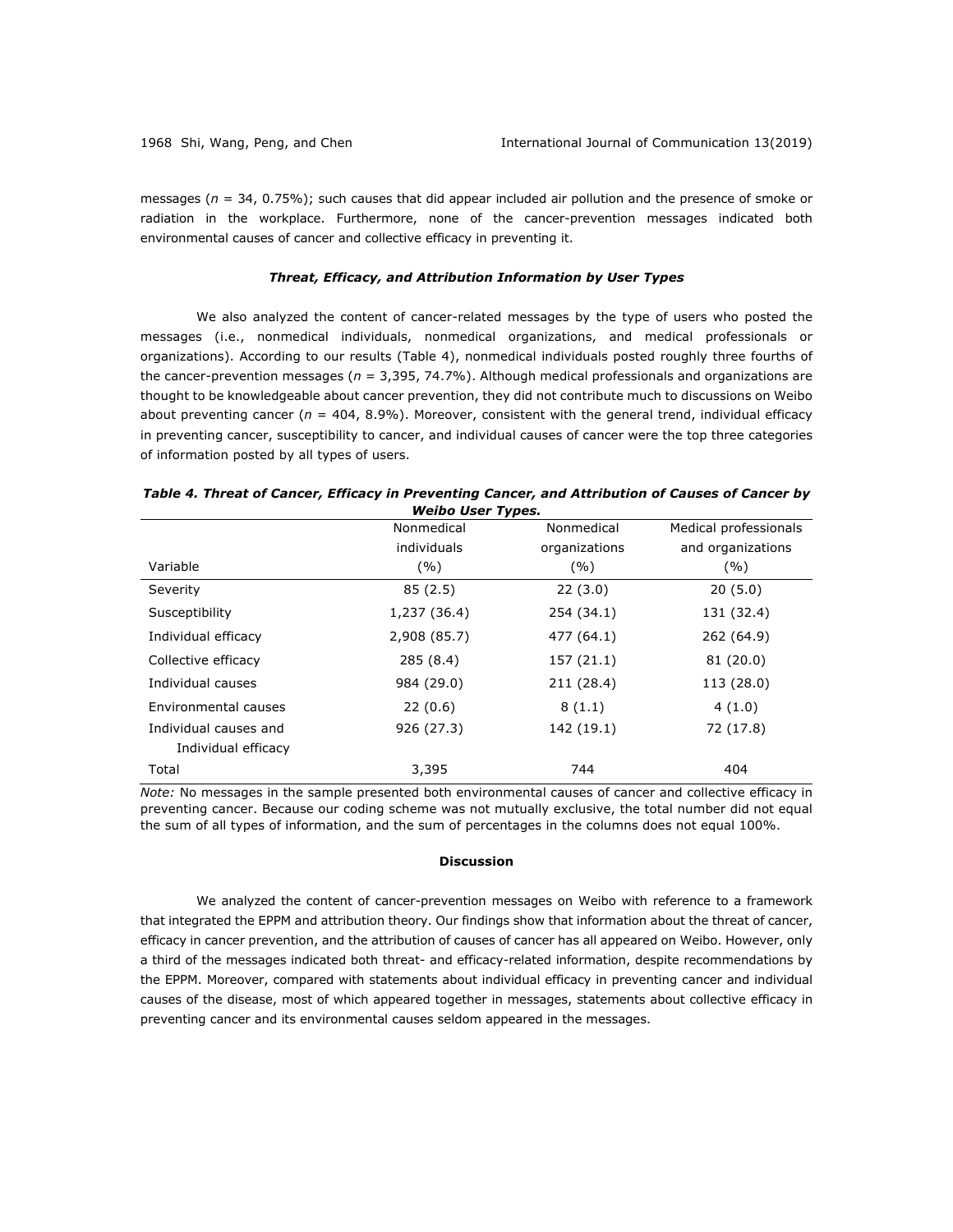## *Threat of Cancer*

Our findings show that, contrary to professional cancer communication and campaigns, cancer communication on social media has not highlighted the threat of cancer. A close examination of threatrelated information revealed that, compared with mentions of susceptibility to cancer, mentions of its severity were far less prevalent. However, the relative infrequency of severity-related information is not surprising. Scholars have shown that the general public is fully aware of the seriousness of cancer and is likely to conceive the disease as lethal compared with other diseases, such as diabetes and emphysema (Henley & Donovan, 2003). Indeed, results of a recent nationwide survey conducted in the United States revealed that 61.6% of the respondents believed that cancer is a death sentence (Moser et al., 2014). In that sense, it is possible that merely presenting the word *cancer* in a message is threat enough for audiences, which would explain why more messages on Weibo emphasized individuals' susceptibility to cancer instead of its seriousness.

According to the EPPM (Witte, 1992, 1994), an effective fear-appeal message needs to indicate the severity of the threat as well as the audience's susceptibility to it. Our findings revealed that, in most cases, severity- and susceptibility-related information did not appear together in cancer-prevention messages on Weibo. If both elements are necessary to induce a high level of perceived threat and cognitive as well as behavioral changes, as suggested by the EPPM, then cancer-prevention messages with only one element may be poorly designed. However, since cancer's seriousness has been thoroughly recognized, whether emphasizing its severity in cancer-prevention messages is necessary warrants additional consideration. After all, the EPPM also predicts that messages indicated an extremely high level of threat with little acknowledgment of people's efficacy in response can prompt message avoidance and maladaptive behaviors. Possibly, providing or discussing severity-related information about cancer to a greater extent could increase defensive avoidance among individuals who already fear cancer. To advance the EPPM, researchers should therefore examine whether an individual's baseline perceived threat of a disease interacts with the threatrelated information in health messages to influence his or her adoption of recommended preventive behaviors.

### *Efficacy in Preventing Cancer*

Our findings on efficacy in preventing cancer and the attribution of causes of cancer are consistent with each other. Information on individual efficacy and behavioral causes was prevalent on Weibo, whereas information on collective efficacy and environmental causes was rare. Furthermore, individual causes and efficacy appeared together in most messages, which suggests that many cancer-related messages on Weibo convey the belief that cancer is preventable, at least to some extent. Such messages encourage audiences to avert the threat of cancer by highlighting the internal locus of control over personal health and teaching them preventive behaviors. In addition, information about individual efficacy in preventing cancer can challenge fatalistic beliefs about the disease, such as "There's not much people can do to lower their chances of getting cancer" (Niederdeppe & Levy, 2007, p. 998). Researchers have found that fatalism was negatively associated with the adoption of cancer-preventing behaviors, including taking hepatitis B and Human Papillomavirus (HPV) vaccines (Wardle & Steptoe, 2003). Given the influence of cultural beliefs, Chinese individuals have demonstrated greater fatalism toward cancer than people in Western populations (Straughan & Seow, 1998).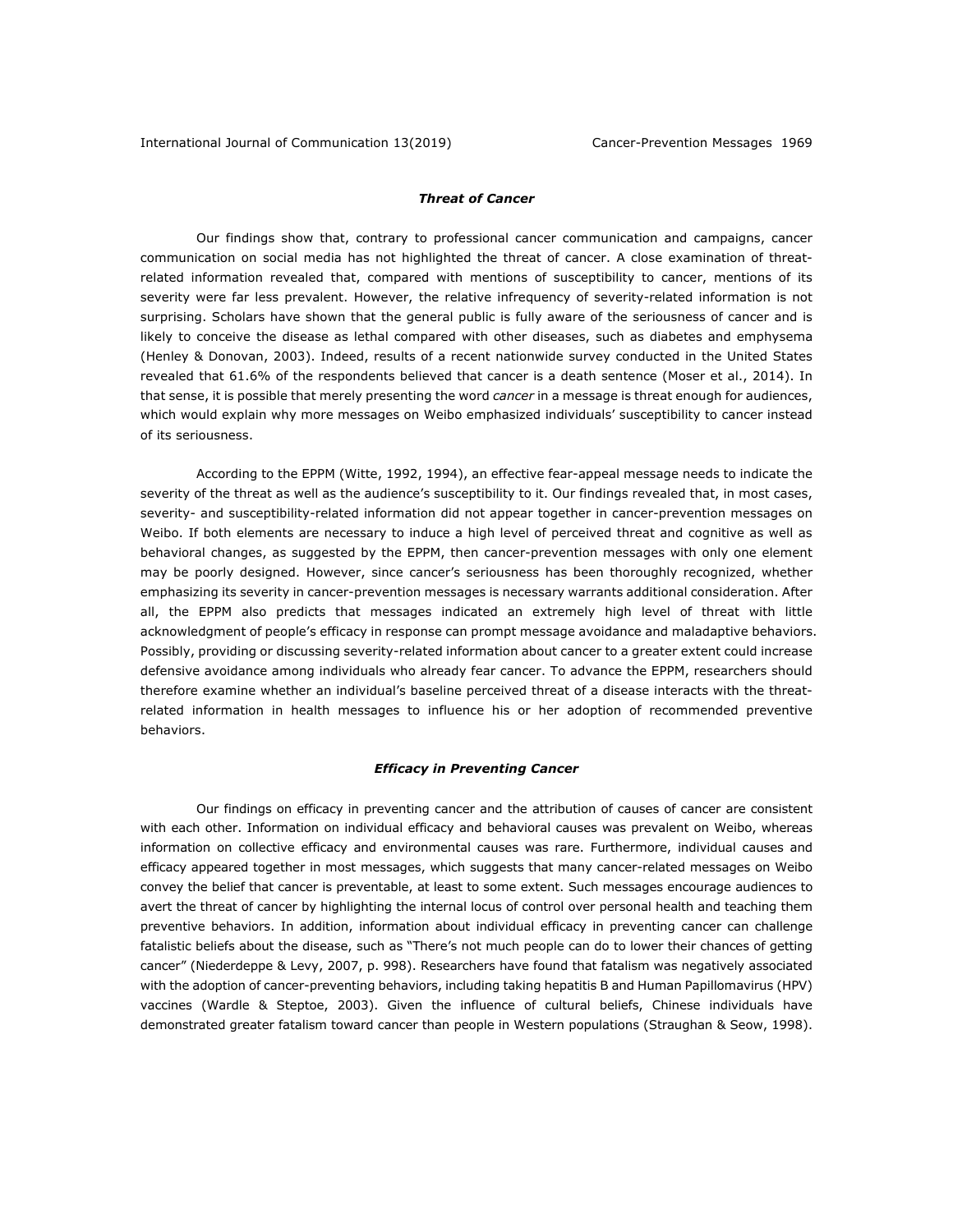Thus, messages on Weibo that describe individual efficacy in cancer prevention could challenge fatalistic thoughts about cancer among Chinese people and motivate their cancer-preventing behaviors.

Nevertheless, over presenting individual causes and efficacy may lead to some unintended effects. According to the premise of attribution theory, over discussing personal responsibility in preventing cancer may prompt a public stigma of cancer or self-blame among patients with cancer. These potential unintended effects of efficacy-related messages have been suggested by the literature on health communication campaigns (Cho & Salmon, 2007; Guttman & Salmon, 2004) and cancer prevention (Marlow, Waller, & Wardle, 2010). Thus, according to some scholars (Roberto et al., 2009), when a threat is a social problem, collective efficacy in averting the threat is an important element of the message. Theoretical advancement of the EPPM could therefore concentrate on understanding how individual and collective efficacy in fear-appeal messages affect the attribution of blame among audiences, which could be another unintended effect of such messages.

#### *Individual Versus Environmental Causes of Cancer*

Although environmental pollution represents a major cause of cancer (Cohen & Cantor, 2014; WHO, 2018), the cancer-prevention messages on Weibo largely ignored it. Likewise, individual causes of cancer are often overrepresented in media, as recent studies have extensively documented. Early research on cancerrelated news in US newspapers revealed that news stories in the late 1970s and 1980s overemphasized environmental causes of cancer (e.g., carcinogens and chemicals in the workplace and in homes). Nevertheless, as findings about the behavioral causes of cancer mounted, researchers began to show that individual causes, not environmental ones, have dominated media coverage on cancer (Russell, 1999). Several scholars have observed that news media have not paid much attention to environmental causes of breast cancer but instead focused on behavioral causes and the personal responsibility of women to avert the threat of the disease (Atkin, Smith, McFeters, & Ferguson, 2008; Brown, Zavestoski, McCormick, Mandelbaum, & Luebke, 1910). Therefore, our results for cancer-prevention messages on Weibo are consistent with findings on cancer messages on US media platforms.

The setting of our study, China, suffers from some of the worst environmental pollution in the world (Goss et al., 2014). The country contains 459 so-called "cancer villages," where the extremely high incidence and mortality of cancer have been strongly associated with environmental factors such as air quality, water contamination, and concentrations of heavy metals (Goss et al., 2014). Although such environmental causes are prominent in China, society's collective efficacy in reducing such pollution has rarely appeared or been discussed on Chinese social media. One reason could be that, since individual Weibo users posted roughly 80% of the messages in our sample, information about individual efficacy, instead of collective efforts, might be more relevant and applicable to Weibo users in general, who therefore focused on individual aspects of the risk of cancer and its prevention in their messages. Furthermore, because extremely few messages indicating environmental causes of cancer surfaced in our sample, none of the messages in the sample simultaneously presented environmental causes of cancer and collective efficacy in preventing it. Another reason why cancerprevention messages on Weibo focused almost entirely on individual causes and efficacy could be that because Chinese mass media rarely cover the possibility of reducing environmental pollution to prevent cancer, public discussions on social media that follow rarely present the topic. However, that explanation requires further examination.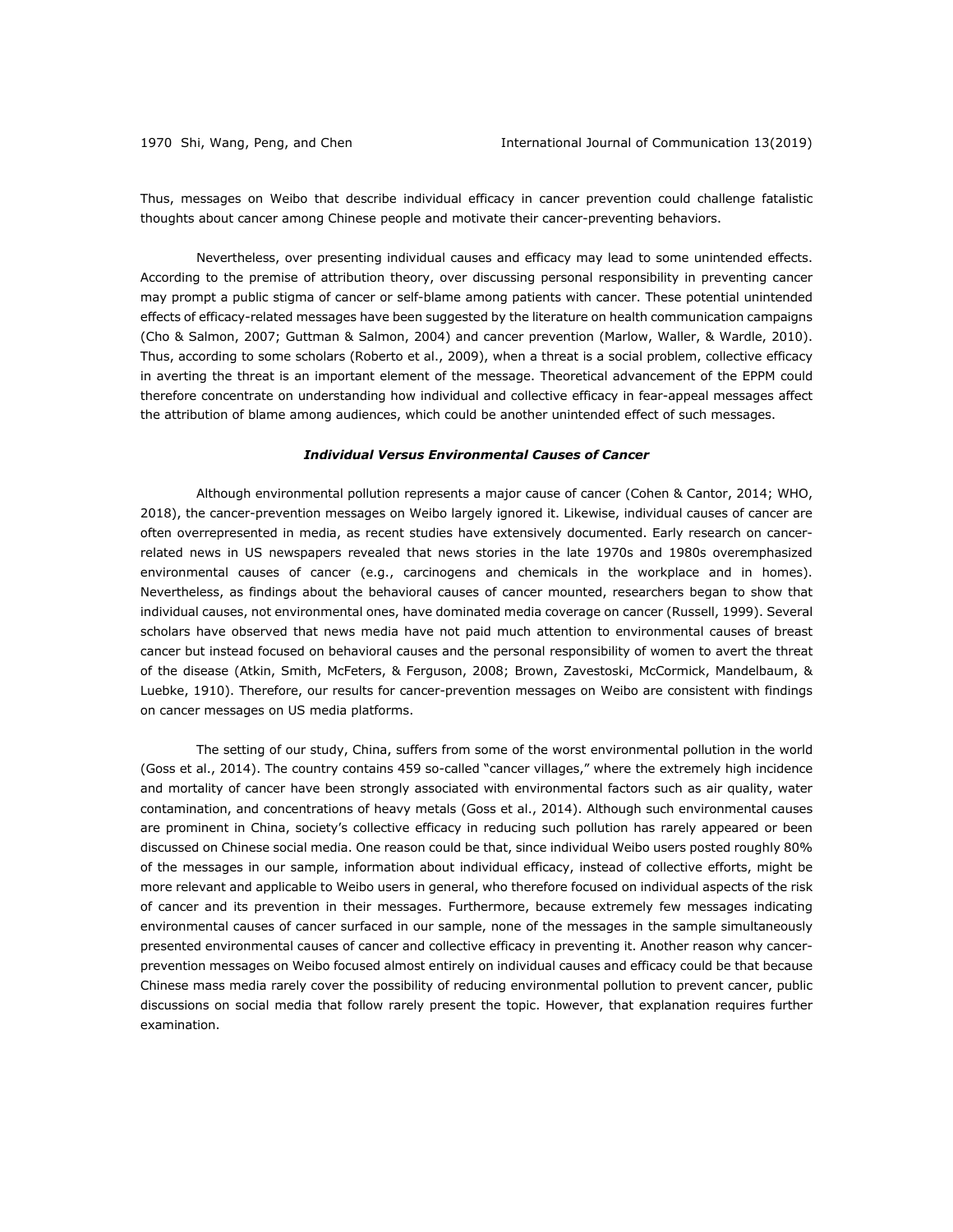## *Practical Implications*

Our findings can help health professionals to understand how messages on Chinese social media present the risk and causes of cancer, as well as people's ability to prevent it, and provide information for future anticancer campaign planning. For one, health professionals need to improve the public's awareness of environmental risk factors of cancer and the collective responsibility to prevent cancer among Chinese people, given that cancer-preventing messages on social media rarely address the external causes of the disease and collective efficacy in preventing it. By improving awareness, reducing the potential unintended effects indicated by cancer-prevention messages that overstate individual responsibility for averting the risk of cancer and preventing the disease can become possible. In addition, although some WHO-recommended cancer-preventing behaviors have appeared on Weibo, information on unverified cancer-preventing behavior has also abundantly appeared on the social media platform. Therefore, identifying and correcting misinformation about cancer prevention on social media is a pressing public health task. By extension, education programs are also needed to improve the general public's e-health literacy to enable people to access high-quality health-related information on social media.

## *Limitations and Future Research*

Future examinations of cancer-prevention messages on social media can improve research on the topic in several ways. Although we examined the content of such messages in terms of threat-, efficacy-, and attribution-related information about cancer prevention, we did not investigate its potential intended or unintended effects according to the EPPM and attribution theory. Thus, researchers should explore the effects of user-generated cancer-prevention messages on social media to determine, for instance, whether information about individual causes and efficacy motivates intentions to prevent cancer or prompts the stigmatization of patients with cancer. Moreover, in recent studies, scholars have found that some online health information presenting threats and guiding efficacy beliefs emerged in narratives such as personal stories (Holton, Lee, & Coleman, 2014) and that such narratives, when addressing death, affected individuals' efficacy beliefs and perceived barriers to perform recommended healthy behaviors (Krakow, Yale, Torres, Christy, & Jensen, 2017). In the future, researchers should therefore update the EPPM with narrative typologies to analyze cancerprevention information on social media and its effects.

Second, not all cancer-prevention messages on social media receive the same amount of attention. Research has shown that whereas some messages on social media may reach thousands of users, most languish in obscurity (Goel, Anderson, Hofman & Watts, 2015). Thus, scholars should employ computational methods and social network analysis to investigate how cancer-prevention messages with verbal and visual content spread on social media, who plays a critical role in their diffusion, and whether certain message elements (e.g., susceptibility-related or individual efficacy-related information) contribute to their dissemination.

Third, our findings indicate that, aside from cancer-preventing behaviors recommended by medical professionals and organizations, other unverified preventive behaviors and causes of cancer often circulate on social media. Future research on cancer-prevention messages on social media should therefore employ expert coding to identify misinformation, which will enhance the understanding of cancer-related information on social media and provide valuable recommendations for future cancer-prevention education and campaigns.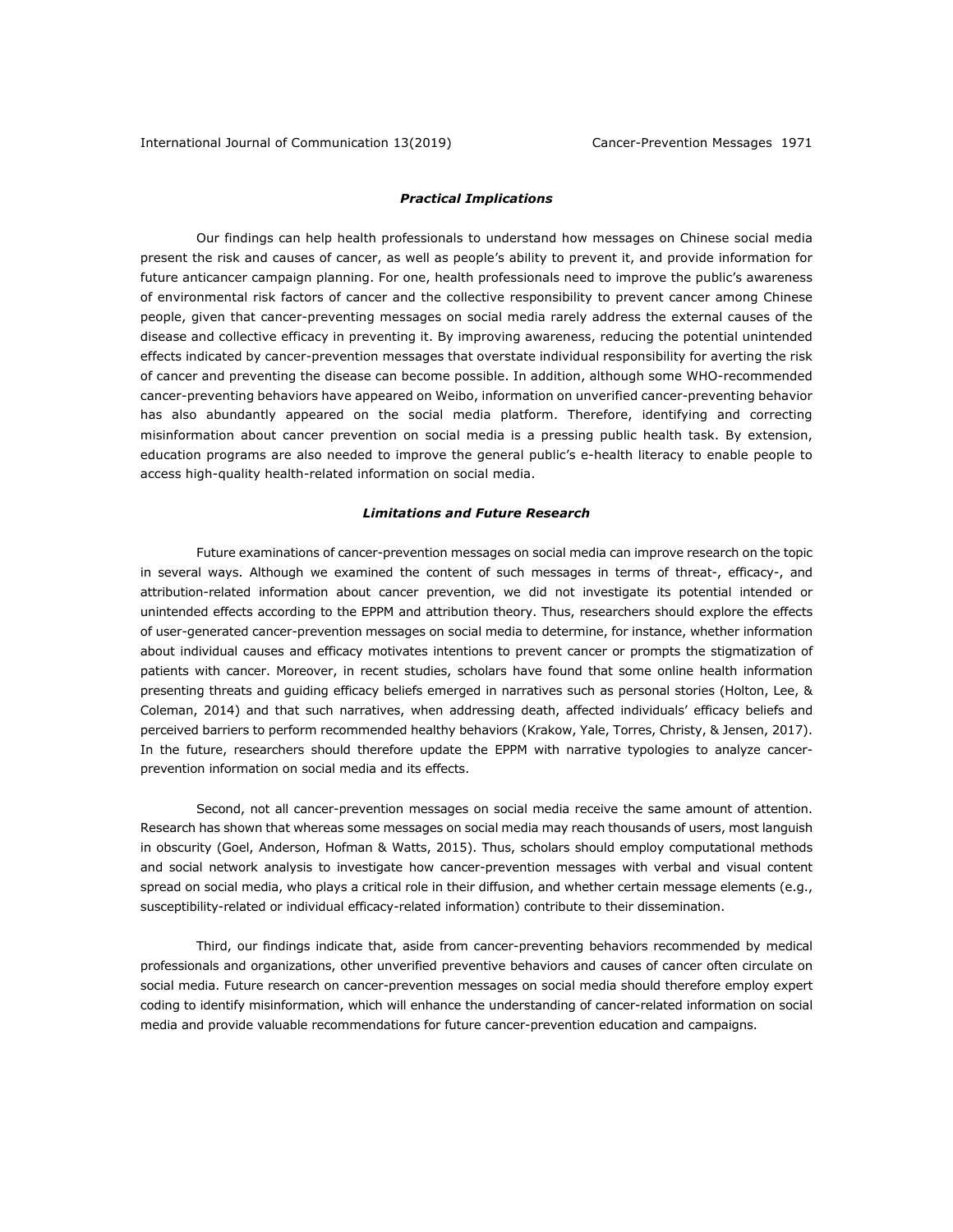# **Conclusion**

We analyzed the content of cancer-prevention messages on the Chinese social media platform Weibo with reference to a framework that integrated the EPPM and attribution theory. Our results revealed that such messages focused on the behavioral causes of cancer and promoted individual efforts to avert the risk of developing the disease. However, environmental causes of cancer and collective efficacy in cancer prevention were rare on the social media platform.

## **References**

- American Cancer Society (2017). *The burden of cancer*. Retrieved from http://canceratlas.cancer.org/theburden/
- Atkin, C. K., Smith, S. W., McFeters, C., & Ferguson, V. (2008). A comprehensive analysis of breast cancer news coverage in leading media outlets focusing on environmental risks and prevention. *Journal of Health Communication*, *13*, 3–19.
- Bandura, A. (1998). Personal and collective efficacy in human adaptation and change. In J. G. Adair, D. Belanger, & K. L. Dion (Eds.), *Advances in psychological science: Vol. I, social, personal and cultural aspects* (pp. 51–71). Hove, UK: Psychology Press.
- Brown, P., Zavestoski, S. M., McCormick, S., Mandelbaum, J., & Luebke, T. (1910). Print media coverage of environmental causation of breast cancer. *Sociology of Health Illness*, *23*, 747–775.
- Chen, L., Wang, X., & Peng, T. Q. (2018). Nature and diffusion of gynecologic cancer-related misinformation on social media: Analysis of tweets. *Journal of Medical Internet Research*, *20*, e11515.
- Chen, W., Zheng, R., Baade, P. D., Zhang, S., Zeng, H., Bray, F., . . . He, J. (2016). Cancer statistics in China, 2015. *CA: A Cancer Journal for Clinicians*, *66*, 115–132.
- Cho, H., & Salmon, C. T. (2007). Unintended effects of health communication campaigns. *Journal of Communication*, *57*, 293–317.
- Clarke, J. N. (2009). Cancer, heart disease, and AIDS: What do the media tell us about these diseases? *Health Communication*, *4*, 105–120.
- Cohen, A. J., & Cantor, K. P. (2014). Pollution of air, water, and soil. In B. W. Stewart, & C. P. Wild (Eds.), *World cancer report 2014* (pp. 151–160). Retrieved from http://publications.iarc.fr/Non-Series-Publications/World-Cancer-Reports/World-Cancer-Report-2014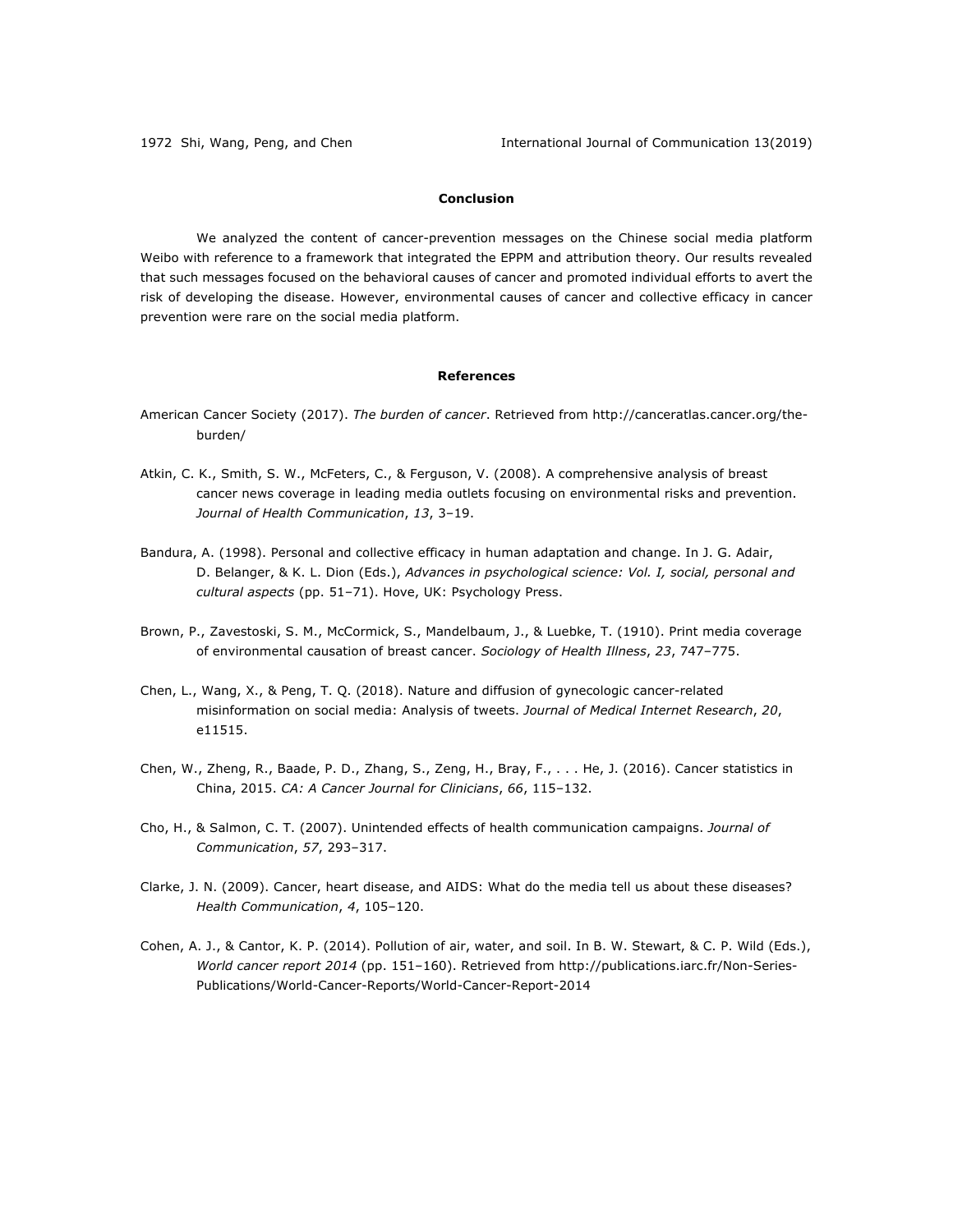- Fisher, E. B., Levenkron, J. C., Lowe, M. R., Loro, A. D., & Green, L. (1982). Self-initiated self-control in risk reduction. In R. B. Stuart (Ed.), *Adherence, compliance, and generalization in behavioral medicine* (pp. 169–191). New York, NY: Brunner/Mazel.
- Goel, S., Anderson, A., Hofman, J., & Watts, D. J. (2015). The structural virality of online diffusion. *Management Science*, *62*, 180–196.
- Goodall, C., Sabo, J., Cline, R., & Egbert, N. (2012). Threat, efficacy, and uncertainty in the first 5 months of national print and electronic news coverage of the H1N1 virus. *Journal of Health Communication*, *17*, 338–355.
- Goss, P. E., Strasser-Weippl, K., Lee-Bychkovsky, B. L., Fan, L., Li, J., Chavarri-Guerra, Y. . . . & Chen, Z. (2014). Challenges to effective cancer control in China, India, and Russia. *The Lancet Oncology*, *15*, 489–538.
- Guttman, N., & Salmon, C. T. (2004). Guilt, fear, stigma and knowledge gaps: Ethical issues in public health communication interventions. *Bioethics*, *18*, 531–552.
- Harris, J. K., Moreland-Russell, S., Tabak, R. G., Ruhr, L. R., & Maier, R. C. (2014). Communication about childhood obesity on Twitter. *American Journal of Public Health*, *104*, e62–e69.
- Heider, F. (1958). *The psychology of interpersonal relations*. New York, NY: Wiley & Sons.
- Henley, N., & Donovan, R. J. (2003). Young people's response to death threat appeals: Do they really feel immortal? *Health Education Research*, *18*, 1–14.
- Himelboim, I., & Han, J. Y. (2014). Cancer talk on Twitter: Community structure and information sources in breast and prostate cancer social networks. *Journal of Health Communication*, *19*, 210–225.
- Holton, A., Lee, N., & Coleman, R. (2014). Commenting on health: A framing analysis of user comments in response to health articles online. *Journal of Health Communication*, *19*, 825–837.
- Jones, E. E., & Davis, K. E. (1965). From acts to dispositions: The attribution process in person perception. In L. Berkowitz (Ed.), *Advances in experimental social psychology, Vol. 2*. (pp. 219– 266). New York, NY: Academic Press.
- Kelley, H. H. (1967). Attribution theory in social psychology. In D. Levine (Ed.), *Nebraska symposium of motivation, Vol. 15* (pp. 192–238). Lincoln, NE: University of Nebraska Press.
- Kim, E., Hou, J., Han, J. Y., & Himelboim, I. (2016). Predicting retweeting behavior on breast cancer social networks: Network and content characteristics. *Journal of Health Communication*, *21*, 479–486.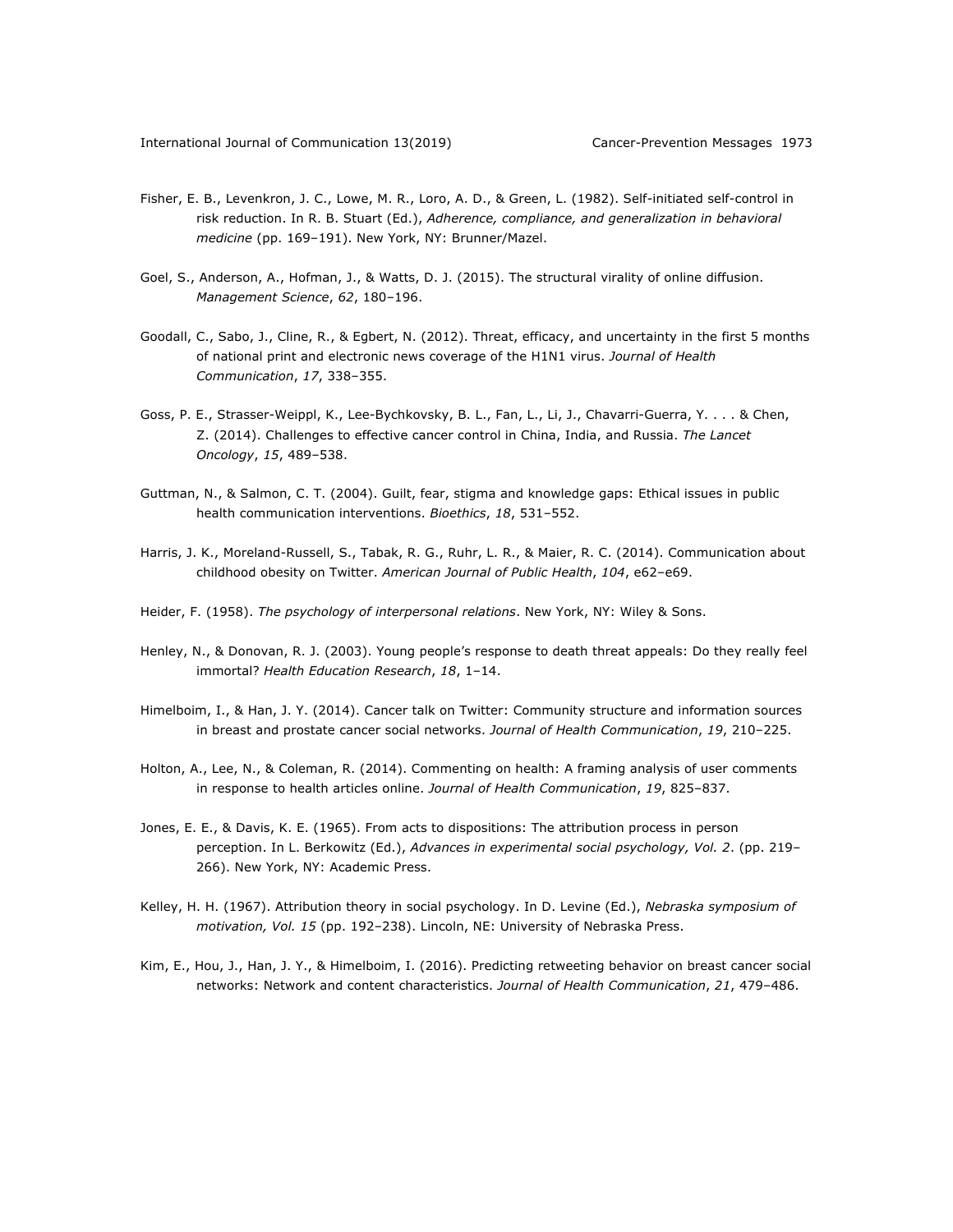- Klassen, R. M. (2004). Optimism and realism: A review of self-efficacy from a cross-cultural perspective. *International Journal of Psychology*, *39*, 205–230.
- Kline, K. N., & Mattson, M. (2000). Breast self-examination pamphlets: A content analysis grounded in fear appeal research. *Health Communication*, *12*, 1–21.
- Krakow, M., Yale, R. N., Torres, D. P., Christy, K., & Jensen, J. D. (2017). Death narratives and cervical cancer: Impact of character death on narrative processing and HPV vaccination. *Health Psychology*, *36*, 1173–1180.
- Lapinski, M. K. (2006). StarvingforPerfect.com: A theoretically based content analysis of pro-eating disorder web sites. *Health Communication*, *20*, 243–253.
- Lee, K., Agrawal, A., & Choudhary, A. (2013, August). Real-time disease surveillance using twitter data: Demonstration on flu and cancer. *Proceedings of the 19th ACM SIGKDD International Conference on Knowledge Discovery and Data Mining* (pp. 1474–1477). Association for Computing Machinery.
- Marlow, L. A. V., Waller, J., & Wardle, J. (2010). Variation in blame attributions across different cancer types. *Cancer Epidemiology Biomarkers and Prevention*, *19*, 1799–1805.
- Moriarty, C. M., & Stryker, J. E. (2008). Prevention and screening efficacy messages in newspaper accounts of cancer. *Health Education Research*, *23*, 487–498.
- Moser, R. P., Arndt, J., Han, P. K., Waters, E. A., Amsellem, M., & Hesse, B. W. (2014). Perceptions of cancer as a death sentence: Prevalence and consequences. *Journal of Health Psychology*, *19*, 1518–1524.
- Myrick, J. G., Holton, A. E., Himelboim, I., & Love, B. (2016). #Stupidcancer: exploring a typology of social support and the role of emotional expression in a social media community. *Health Communication*, *31*, 596–605.
- Niederdeppe, J., Lee, T., Kim, H. K., Robbins, R., Kirshenblat, D., Standridge, K., . . . Fowler, E. F. (2014). Content and effects of news stories about uncertain cancer causes and preventive behaviors. *Health Communication*, *29*, 332–346.
- Niederdeppe, J., & Levy, A. G. (2007). Fatalistic beliefs about cancer prevention and three prevention behaviors. *Cancer Epidemiology Biomarkers and Prevention*, *16*, 998–1003.
- Roberto, A. J., Goodall, C. E., & Witte, K. (2009). Raising the alarm and calming fears: Perceived threat and efficacy during risk and crisis. In R. L. Heath, & H. D. O'Hair (Eds.), *Handbook of risk and crisis communication* (pp. 287–303). New York, NY: Routledge.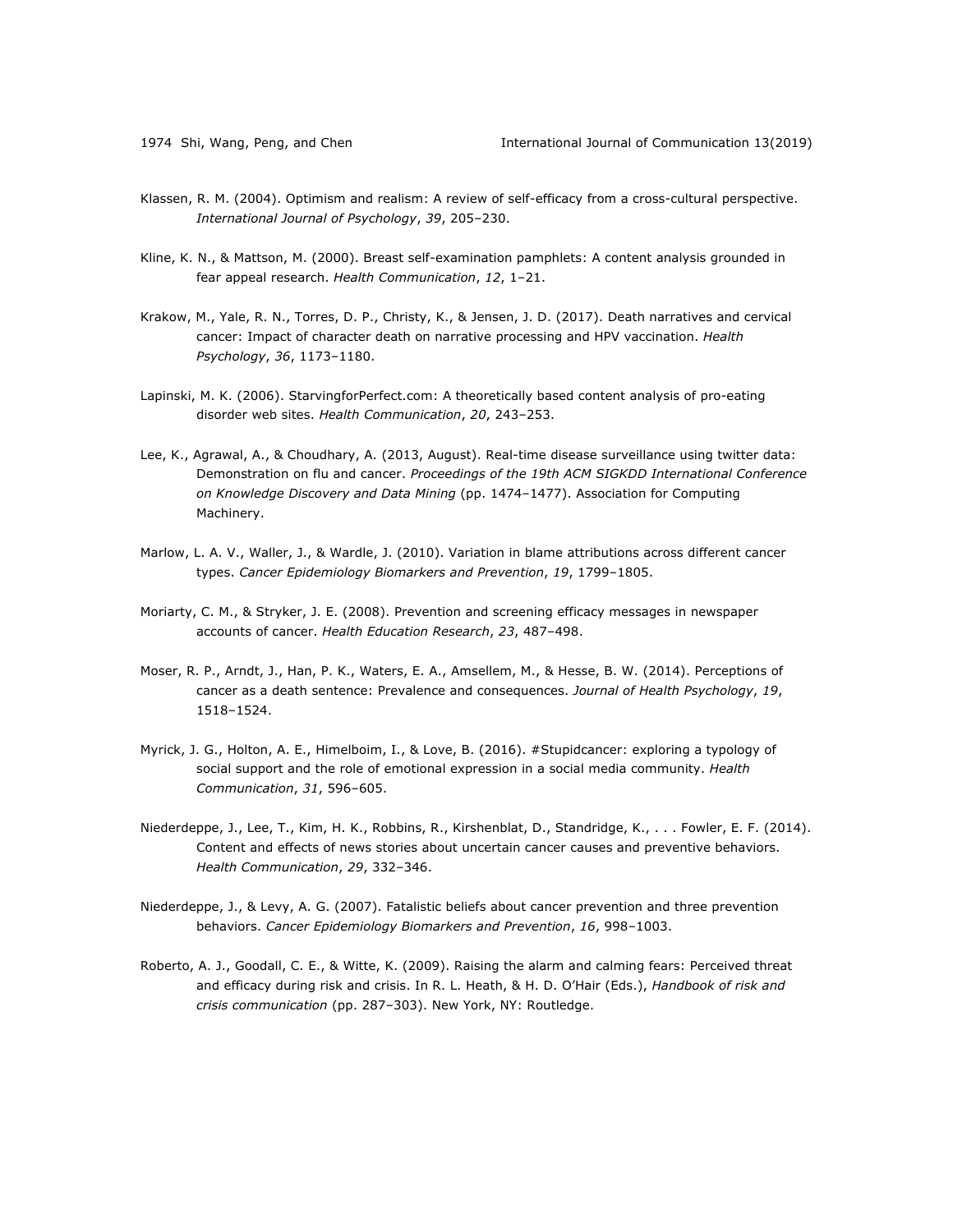- Rodrigues, R. G., das Dores, R. M., Camilo-Junior, C. G., & Rosa, T. C. (2016). SentiHealth-Cancer: A sentiment analysis tool to help detecting mood of patients in online social networks. *International Journal of Medical Informatics*, *85*, 80–95.
- Rothman, A. J., Salovey, P., Turvey, C., & Fishkin, S. A. (1993). Attributions of responsibility and persuasion: Increasing mammography utilization among women over 40 with an internally oriented message. *Health Psychology*, *12*, 39–47.
- Russell, C. (1999). Living can be hazardous to your health: How the news media cover cancer risks. *JNCI Monographs*, *1999*, 167–170.
- Shi, J., Chen, L., Su, Y., & Chen, M. (2018). Offspring caregivers for Chinese women with breast cancer: Their social support requests and provision on social media. *Telemedicine and e-Health.* Advance online publication. doi:10.1089/tmj.2018.0176
- Shi, J., & Salmon, C. T. (2018). Identifying opinion leaders to promote organ donation on social media: Network study. *Journal of Medical Internet Research*, *20*, e7.
- Shi, J., & Smith, S. W. (2016). The effects of fear appeal message repetition on perceived threat, perceived efficacy, and behavioral intention in the extended parallel process model. *Health Communication*, *3*, 275–286.
- Shi, J., Wang, X., Peng, T-Q., & Chen, L. (2017). Understanding interactions in virtual HIV communities: A social network analysis approach. *AIDS Care*, *29*, 239–243.
- Shim, M., Kim, Y.-C., Kye, S. Y., & Park, K. (2016). News portrayal of cancer: Content analysis of threat and efficacy by cancer type and comparison with incidence and mortality in Korea. *Journal of Korean Medical Science*, *31*, 1231–1238.
- Smith, C. (2018). *70 Amazing Weibo Statistics and Facts (August 2018)*. Retrieved from https://expandedramblings.com/index.php/weibo-user-statistics/
- Straughan, P. T., & Seow, A. (1998). Fatalism reconceptualized: A concept to predict health screening behavior. *Journal of Gender, Culture, and Health*, *3*, 85–100.
- Wang, J. B., Jiang, Y., Liang, H., Li, P., Xiao, H. J., Ji, J., & Boffetta P. (2012). Attributable causes of cancer in China. *Annals of Oncology*, *23*, 2983–2989.
- Wardle, J., & Steptoe, A. (2003). Socioeconomic differences in attitudes and beliefs about healthy lifestyles. *Journal of Epidemiology & Community Health*, *57*, 440–443.
- Witte, K. (1992). Putting the fear back into fear appeals: The extended parallel process model. *Communication Monographs*, *59*, 329–349.